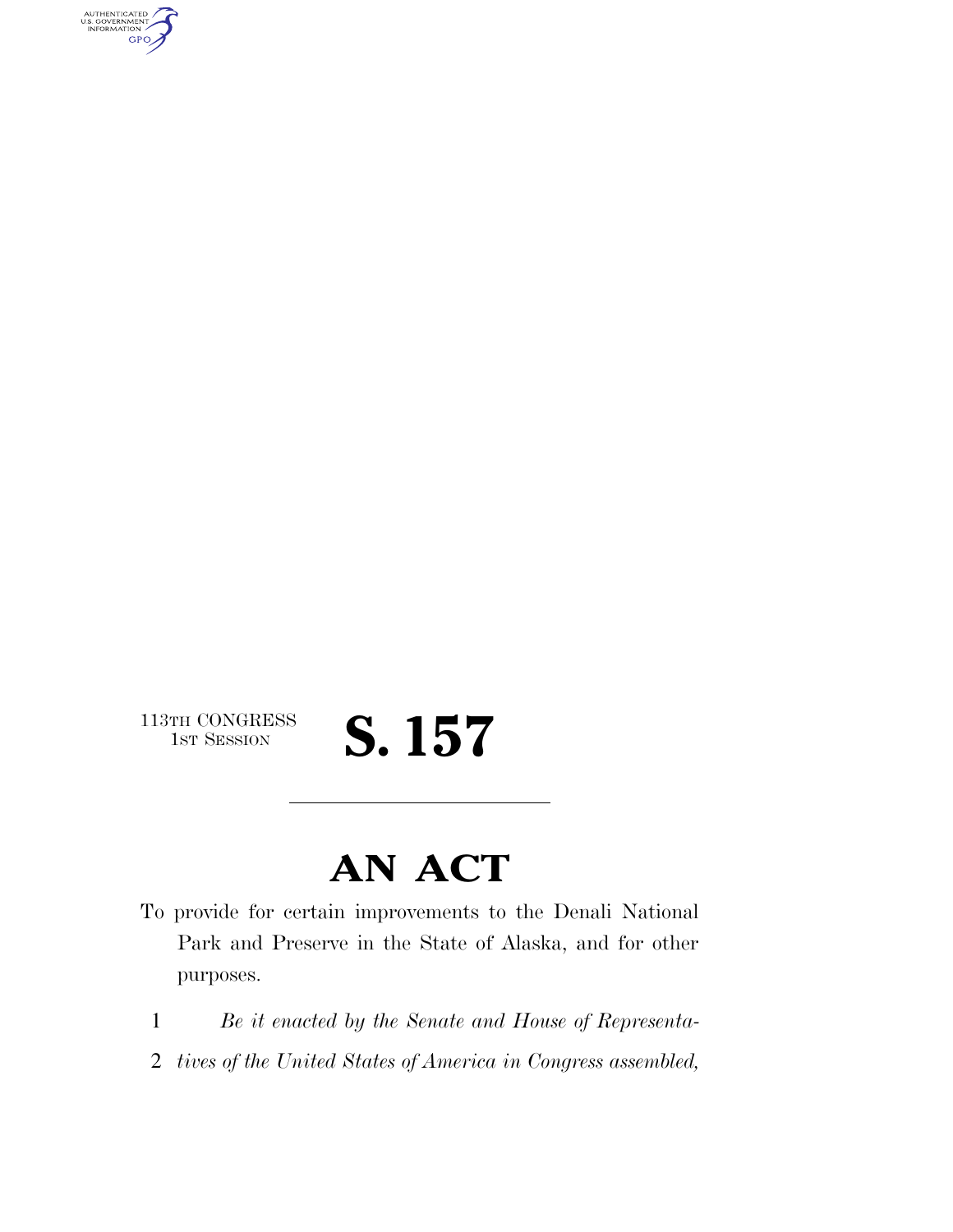## **SECTION 1. SHORT TITLE.**

 This Act may be cited as the ''Denali National Park Improvement Act''.

| 4  | SEC. 2. KANTISHNA HILLS MICROHYDRO PROJECT; LAND   |
|----|----------------------------------------------------|
| 5  | <b>EXCHANGE.</b>                                   |
| 6  | (a) DEFINITIONS.—In this section:                  |
| 7  | term "appur-<br>(1)<br>APPURTENANCE.—The           |
| 8  | tenance" includes—                                 |
| 9  | $(A)$ transmission lines;                          |
| 10 | (B) distribution lines;                            |
| 11 | $(C)$ signs;                                       |
| 12 | (D) buried communication lines;                    |
| 13 | (E) necessary access routes for microhydro         |
| 14 | project construction, operation, and mainte-       |
| 15 | nance; and                                         |
| 16 | (F) electric cables.                               |
| 17 | (2) KANTISHNA HILLS AREA.—The<br>term              |
| 18 | "Kantishna Hills area" means the area of the Park  |
| 19 | located within 2 miles of Moose Creek, as depicted |
| 20 | on the map.                                        |
| 21 | $(3)$ MAP.—The term "map" means the map en-        |
| 22 | titled "Kantishna Hills Micro-Hydro Area", num-    |
| 23 | bered $184/80,276$ , and dated August 27, 2010.    |
| 24 | (4) MICROHYDRO PROJECT.—                           |
| 25 | (A) IN GENERAL.—The term "microhydro               |
| 26 | project" means a hydroelectric power gener-        |
|    | $\dagger$ S 157 ES                                 |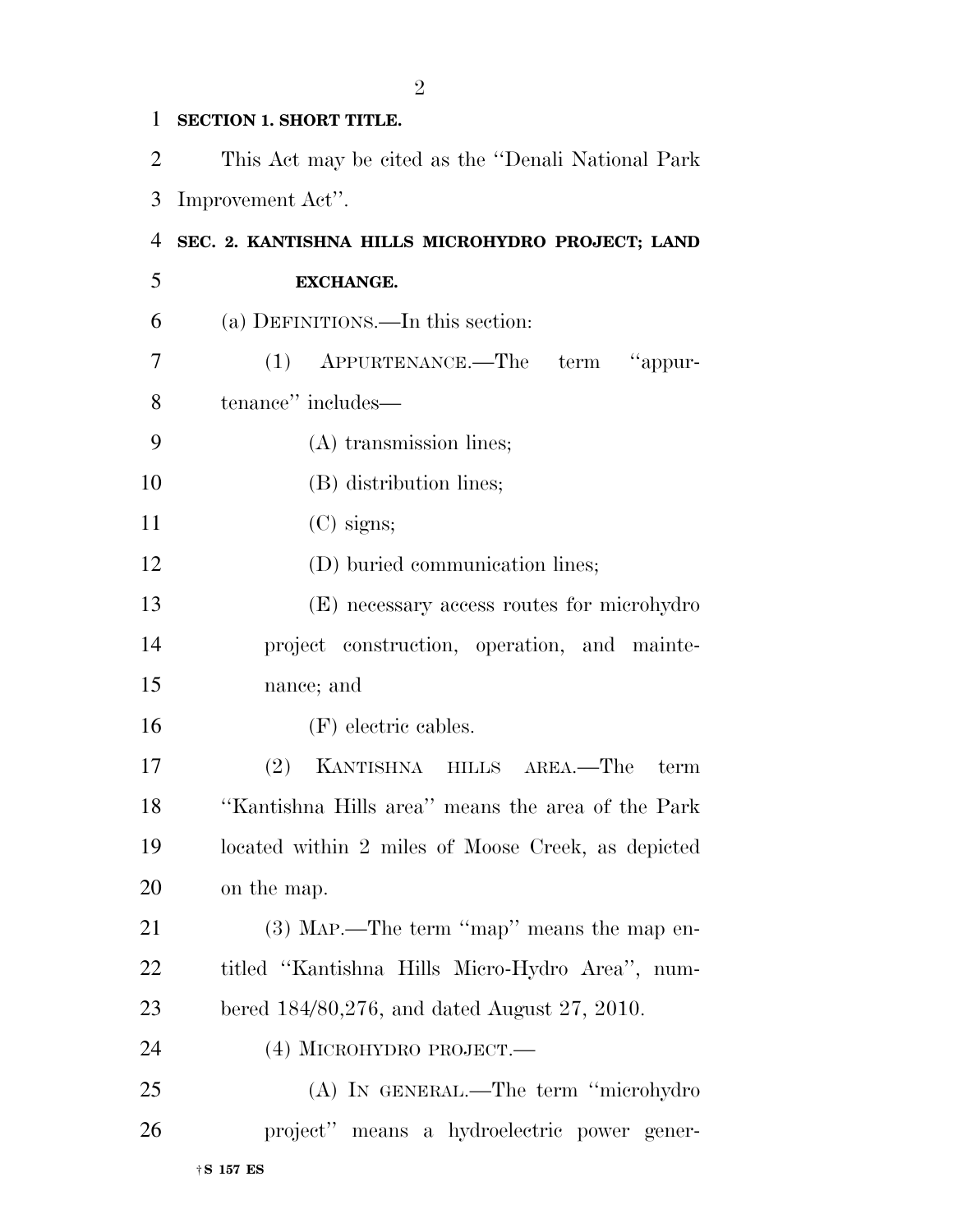| $\mathbf{1}$   | ating facility with a maximum power generation   |
|----------------|--------------------------------------------------|
| $\overline{2}$ | eapability of 100 kilowatts.                     |
| 3              | (B) INCLUSIONS.—The term "microhydro             |
| $\overline{4}$ | project" includes—                               |
| 5              | (i) intake pipelines, including the in-          |
| 6              | take pipeline located on Eureka Creek, ap-       |
| 7              | proximately $\frac{1}{2}$ mile upstream from the |
| 8              | Park Road, as depicted on the map;               |
| 9              | (ii) each system appurtenance of the             |
| 10             | microhydro projects; and                         |
| 11             | (iii) any distribution or transmission           |
| 12             | lines required to serve the Kantishna Hills      |
| 13             | area.                                            |
| 14             | (5) PARK.—The term "Park" means the Denali       |
| 15             | National Park and Preserve.                      |
| 16             | (6) SECRETARY.—The term "Secretary" means        |
| 17             | the Secretary of the Interior.                   |
| 18             | (b) PERMITS FOR MICROHYDRO PROJECTS.-            |
| 19             | (1) IN GENERAL.—The Secretary may issue          |
| 20             | permits for microhydro projects in the Kantishna |
| 21             | Hills area.                                      |
| 22             | TERMS AND CONDITIONS.-Each permit<br>(2)         |
| 23             | under paragraph $(1)$ shall be—                  |
| 24             | (A) issued in accordance with such terms         |
| 25             | and conditions as are generally applicable to    |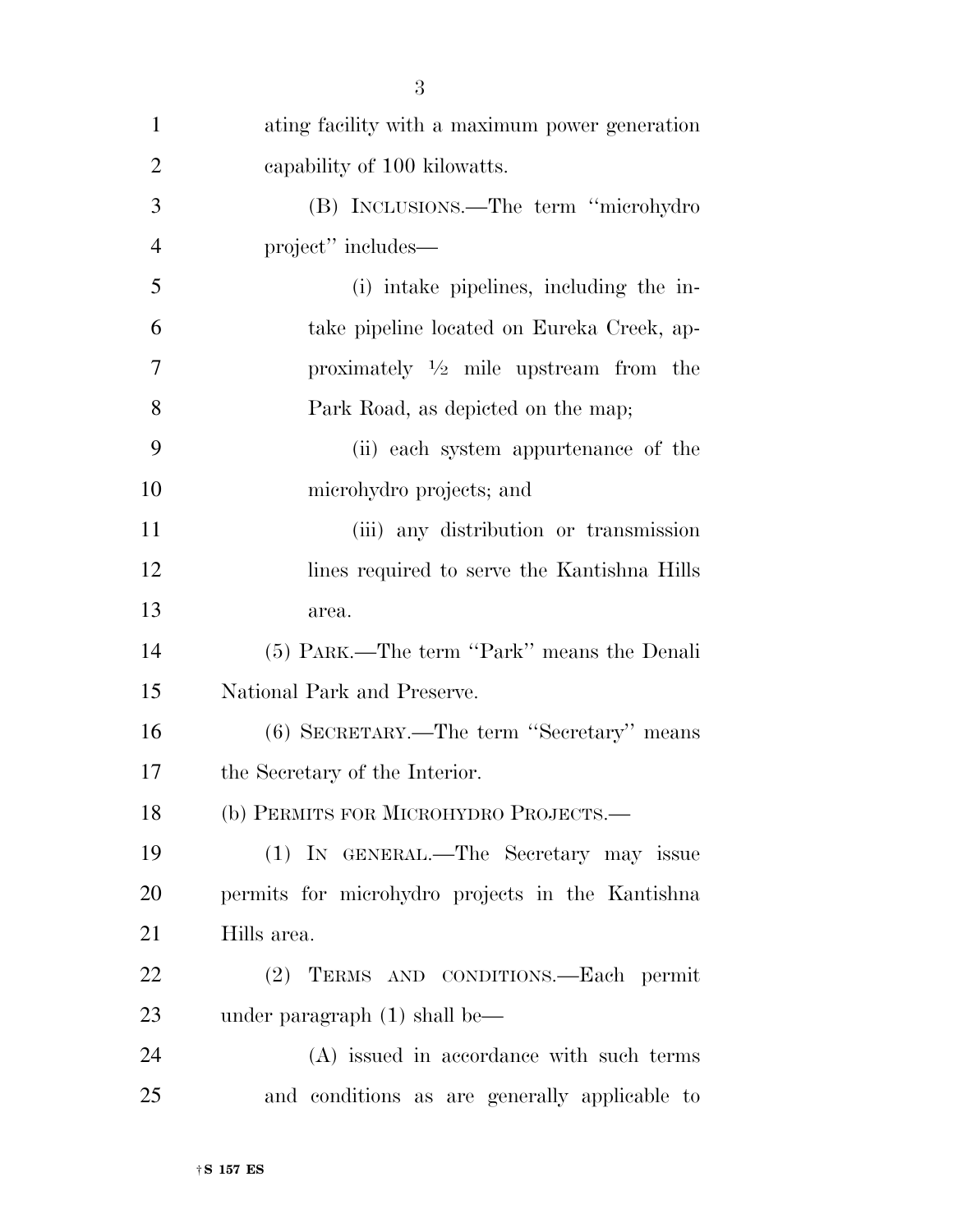- rights-of-way within units of the National Park System; and
- (B) subject to such other terms and condi- tions as the Secretary determines to be nec-essary.

 (3) COMPLETION OF ENVIRONMENTAL ANAL- YSIS.—Not later than 180 days after the date on which an applicant submits an application for the issuance of a permit under this subsection, the Sec- retary shall complete any analysis required by the National Environment Policy Act of 1969 (42 U.S.C. 4321 et seq.) of any proposed or existing microhydro projects located in the Kantishna Hills area.

(c) LAND EXCHANGE.—

 (1) IN GENERAL.—For the purpose of consoli- dating ownership of Park and Doyon Tourism, Inc. lands, including those lands affected solely by the Doyon Tourism microhydro project, and subject to paragraph (4), the Secretary may exchange Park land near or adjacent to land owned by Doyon Tour- ism, Inc., located at the mouth of Eureka Creek in sec. 13, T.16 S., R. 18 W., Fairbanks Meridian, for approximately 18 acres of land owned by Doyon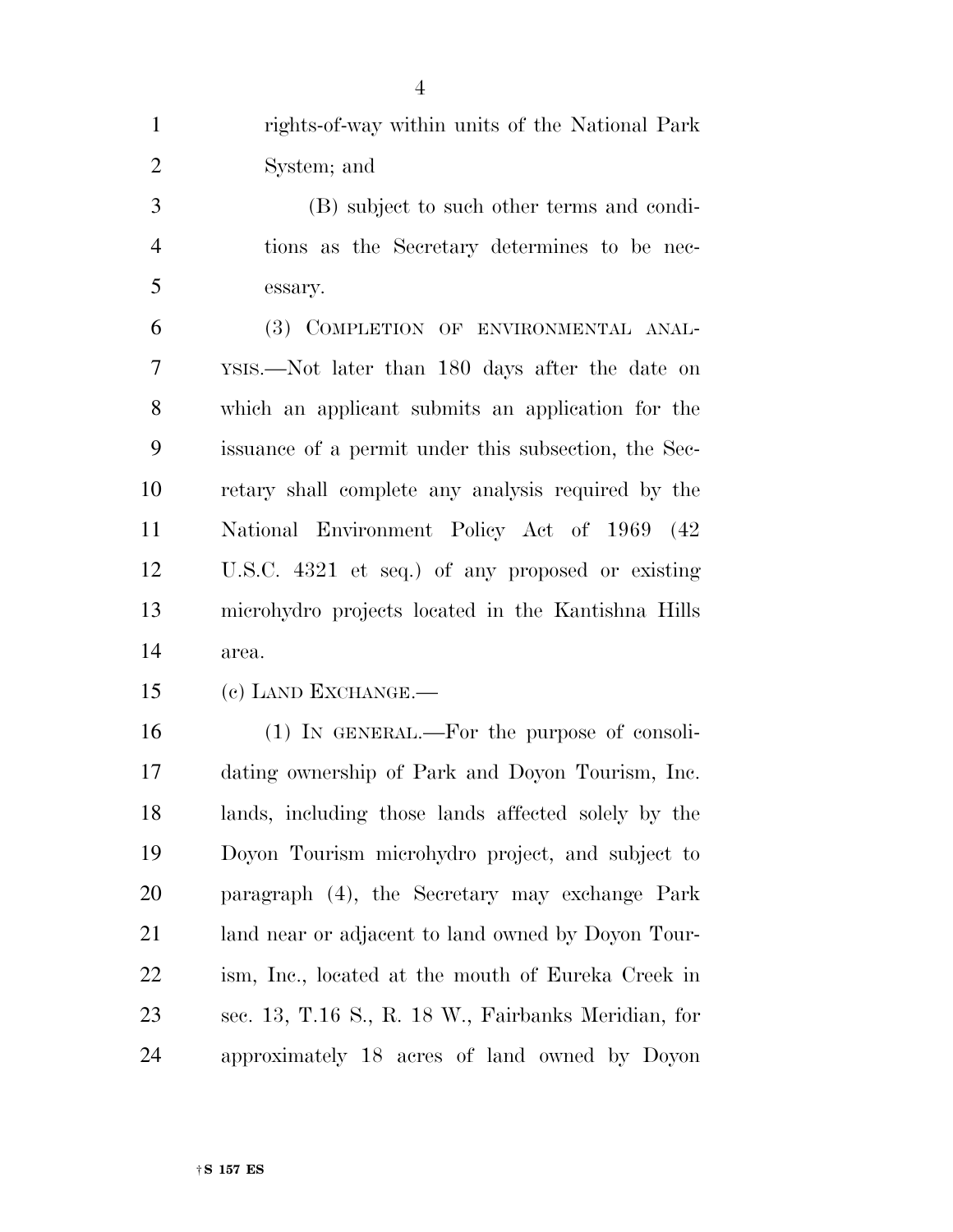Tourism, Inc., within the Galena patented mining claim.

 (2) MAP AVAILABILITY.—The map shall be on file and available for public inspection in the appro- priate offices of the National Park Service. (3) TIMING.—The Secretary shall seek to com- plete the exchange under this subsection by not later than February 1, 2015. (4) APPLICABLE LAWS; TERMS AND CONDI- TIONS.—The exchange under this subsection shall be subject to— (A) the laws (including regulations) and policies applicable to exchanges of land adminis- tered by the National Park Service, including the laws and policies concerning land apprais- als, equalization of values, and environmental compliance; and (B) such terms and conditions as the Sec- retary determines to be necessary. (5) EQUALIZATION OF VALUES.—If the tracts proposed for exchange under this subsection are de- termined not to be equal in value, an equalization of values may be achieved by adjusting the quantity of

†**S 157 ES**

acres described in paragraph (1).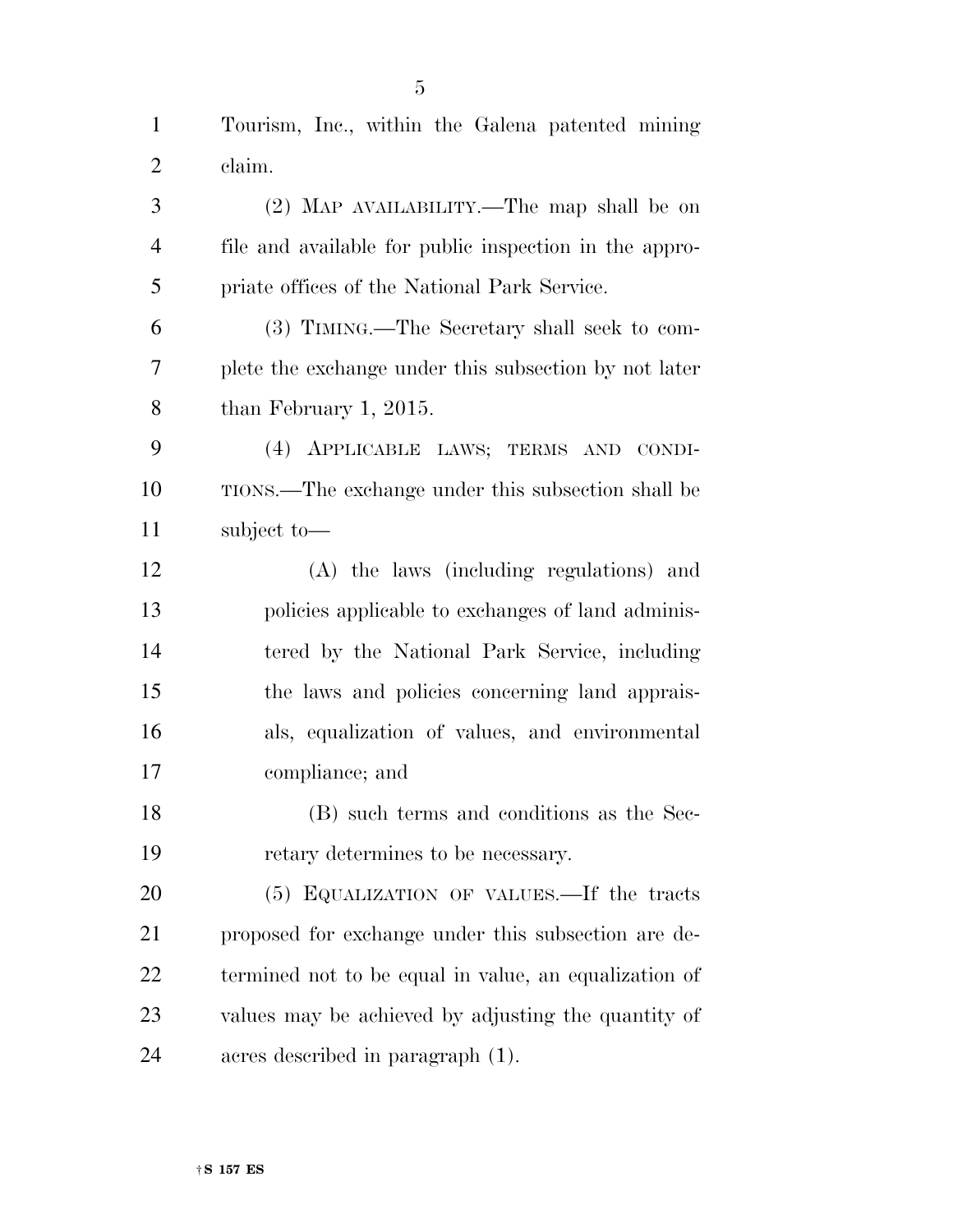| $\mathbf{1}$   | (6) ADMINISTRATION.—The land acquired by              |
|----------------|-------------------------------------------------------|
| $\overline{2}$ | the Secretary pursuant to the exchange under this     |
| 3              | subsection shall be administered as part of the Park. |
| $\overline{4}$ | SEC. 3. DENALI NATIONAL PARK AND PRESERVE NATURAL     |
| 5              | <b>GAS PIPELINE.</b>                                  |
| 6              | (a) DEFINITIONS.—In this section:                     |
| 7              | $(1)$ APPURTENANCE.—                                  |
| 8              | (A) IN GENERAL.—The term "appur-                      |
| 9              | tenance" includes cathodic protection or test         |
| 10             | stations, valves, signage, and buried commu-          |
| 11             | nication and electric cables relating to the oper-    |
| 12             | ation of high-pressure natural gas transmission.      |
| 13             | EXCLUSIONS.—The term "appur-<br>(B)                   |
| 14             | tenance" does not include compressor stations.        |
| 15             | (2) PARK.—The term "Park" means the Denali            |
| 16             | National Park and Preserve in the State of Alaska.    |
| 17             | (3) SECRETARY.—The term "Secretary" means             |
| 18             | the Secretary of the Interior.                        |
| 19             | (b) PERMIT.—The Secretary may issue right-of-way      |
| 20             | permits for-                                          |
| 21             | (1) a high-pressure natural gas transmission          |
| 22             | pipeline (including appurtenances) in nonwilderness   |
| 23             | areas within the boundary of Denali National Park     |
| 24             | within, along, or near the approximately 7-mile seg-  |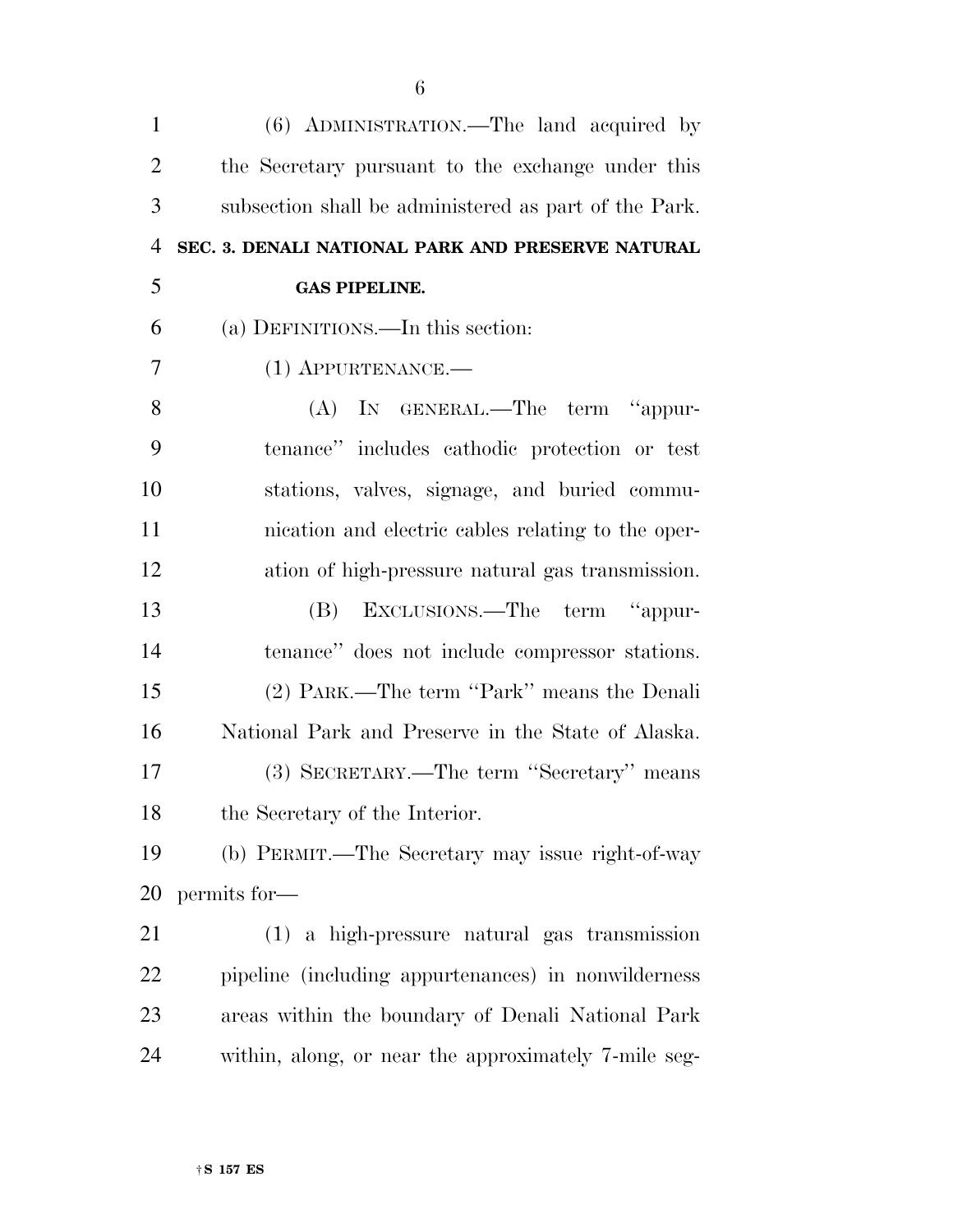| $\mathbf{1}$   | ment of the George Parks Highway that runs         |
|----------------|----------------------------------------------------|
| $\overline{2}$ | through the Park; and                              |
| 3              | (2) any distribution and transmission pipelines    |
| $\overline{4}$ | and appurtenances that the Secretary determines to |
| 5              | be necessary to provide natural gas supply to the  |
| 6              | Park.                                              |
| 7              | (c) TERMS AND CONDITIONS.—A permit authorized      |
| 8              | under subsection $(b)$ —                           |
| 9              | $(1)$ may be issued only—                          |
| 10             | $(A)$ if the permit is consistent with the         |
| 11             | laws (including regulations) generally applicable  |
| 12             | to utility rights-of-way within units of the Na-   |
| 13             | tional Park System;                                |
| 14             | $(B)$ in accordance with section 1106(a) of        |
| 15             | the Alaska National Interest Lands Conserva-       |
| 16             | tion Act $(16 \text{ U.S.C. } 3166(a))$ ; and      |
| 17             | (C) if, following an appropriate analysis          |
| 18             | prepared in compliance with the National Envi-     |
| 19             | ronmental Policy Act of 1969 (42 U.S.C. 4321)      |
| 20             | et seq.), the route of the right-of-way is the     |
| 21             | route through the Park with the least adverse      |
| 22             | environmental effects for the Park; and            |
| 23             | (2) shall be subject to such terms and condi-      |
| 24             | tions as the Secretary determines to be necessary. |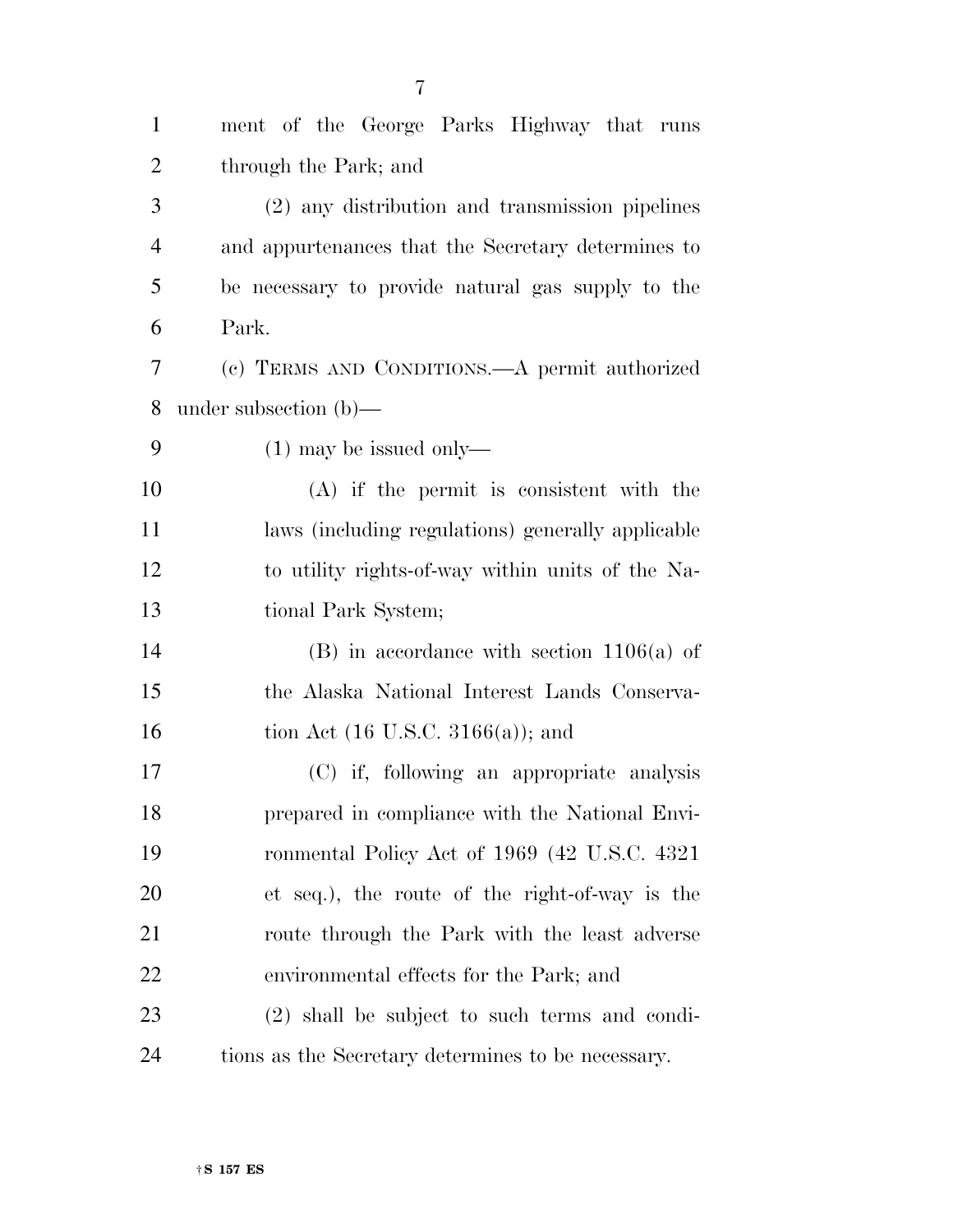(a) DESIGNATION.—The Talkeetna Ranger Station located on B Street in Talkeetna, Alaska, approximately 100 miles south of the entrance to Denali National Park, shall be known and designated as the ''Walter Harper Talkeetna Ranger Station''.

 (b) REFERENCES.—Any reference in a law, map, reg- ulation, document, paper, or other record of the United States to the Talkeetna Ranger Station referred to in sub- section (a) shall be deemed to be a reference to the ''Wal-ter Harper Talkeetna Ranger Station''.

Passed the Senate June 19, 2013.

Attest:

*Secretary.*